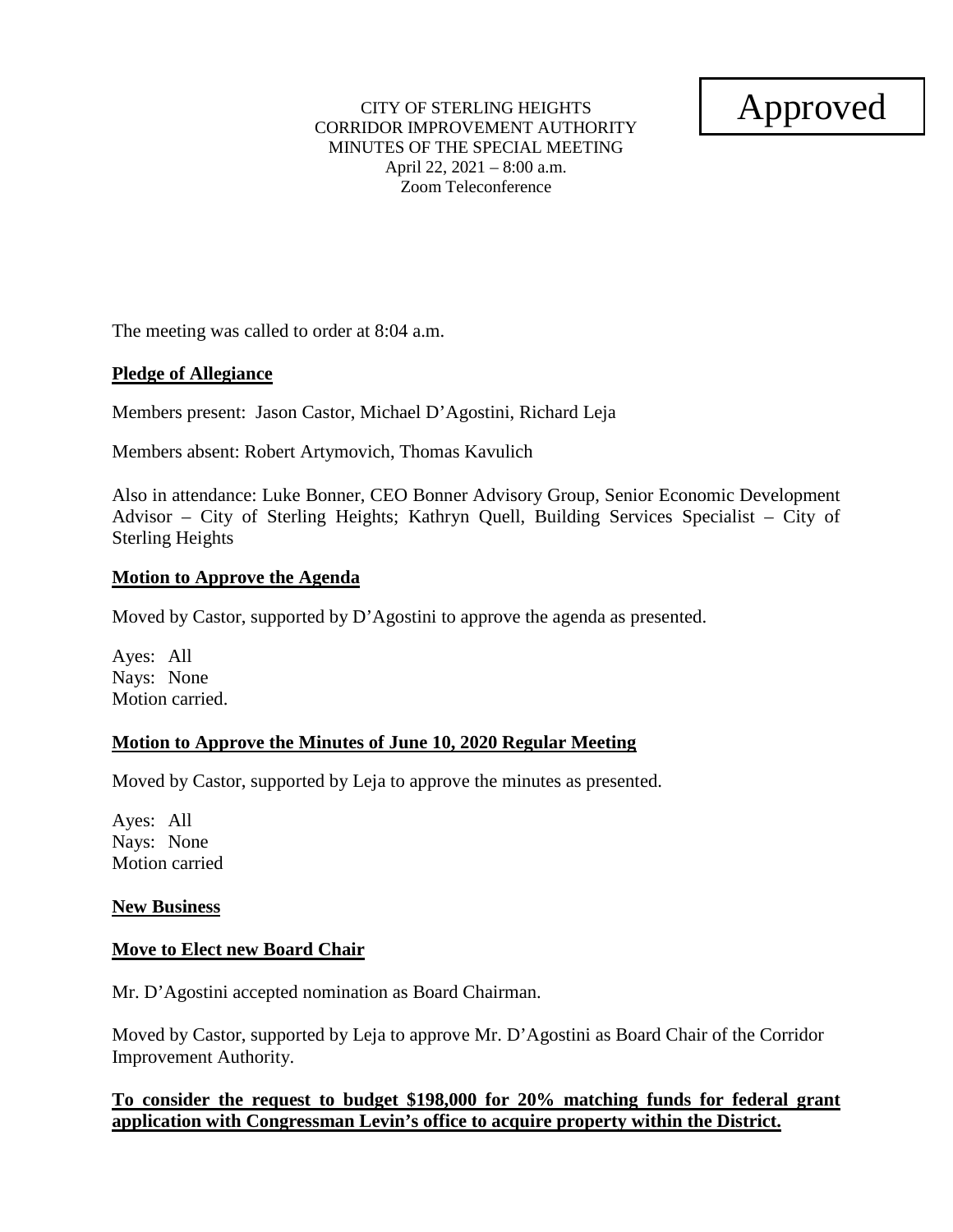Mr. Bonner provided an overview of the Proposed Property Acquisition application. Through Congressman Levin's office part of the Federal Budget has been earmarked for Community Project Funding. The attached application is requesting \$990,000 of federal funding to acquire property with the Corridor Improvement Authority District. In accordance with the project, the Corridor Improvement Authority is required to provide 20% of matching funds in the amount of \$198,000.

Moved by D'Agostini, supported by Leja to approve to budget \$198,000 for 20% matching funds for federal grant application with Congressman Levin's office to acquire property within the District.

Ayes: All Nays: None Motion carried.

### **Motion to consider the proposal from Design Workshop to increase the project scope by \$16,200 at the request of City Staff to produce additional 3D façade renderings as part of the final Van Dyke Avenue Master Plan.**

Mr. Bonner stated that Design Workshop has completed the contracted Master Plan project for the Corridor Improvement Authority District. At the request of the City of Sterling Heights, Design Workshop traveled and presented to City Council on April 20, 2021. Ms. Quell has forwarded the link of the presentation to the Corridor Improvement Authority Board Members. The City of Sterling Heights requested additional 3D façade renderings of the Van Dyke Master Plan. The cost of the additional renderings total \$16,200.

Moved by D'Agostini, supported by Castor to approve the proposal from Design Workshop to increase the project scope by \$16,200 at the request of the City Staff to produce additional 3D façade renderings as part of the Van Dyke Avenue Master Plan.

Ayes: All Nays: None Motion carried.

## **Motion to approve the Corridor Improvement Authority budget for fiscal year 2021/22.**

Ms. Quell reviewed the current 2020/2021 budget and the proposed budget for fiscal year 2021/22.

Moved by D'Agostini, supported by Castor to approve the Corridor Improvement Authority budget for fiscal year 2021/22.

Ayes: All Nays: None Motion carried.

### **Old Business**

## **Board Members Report**